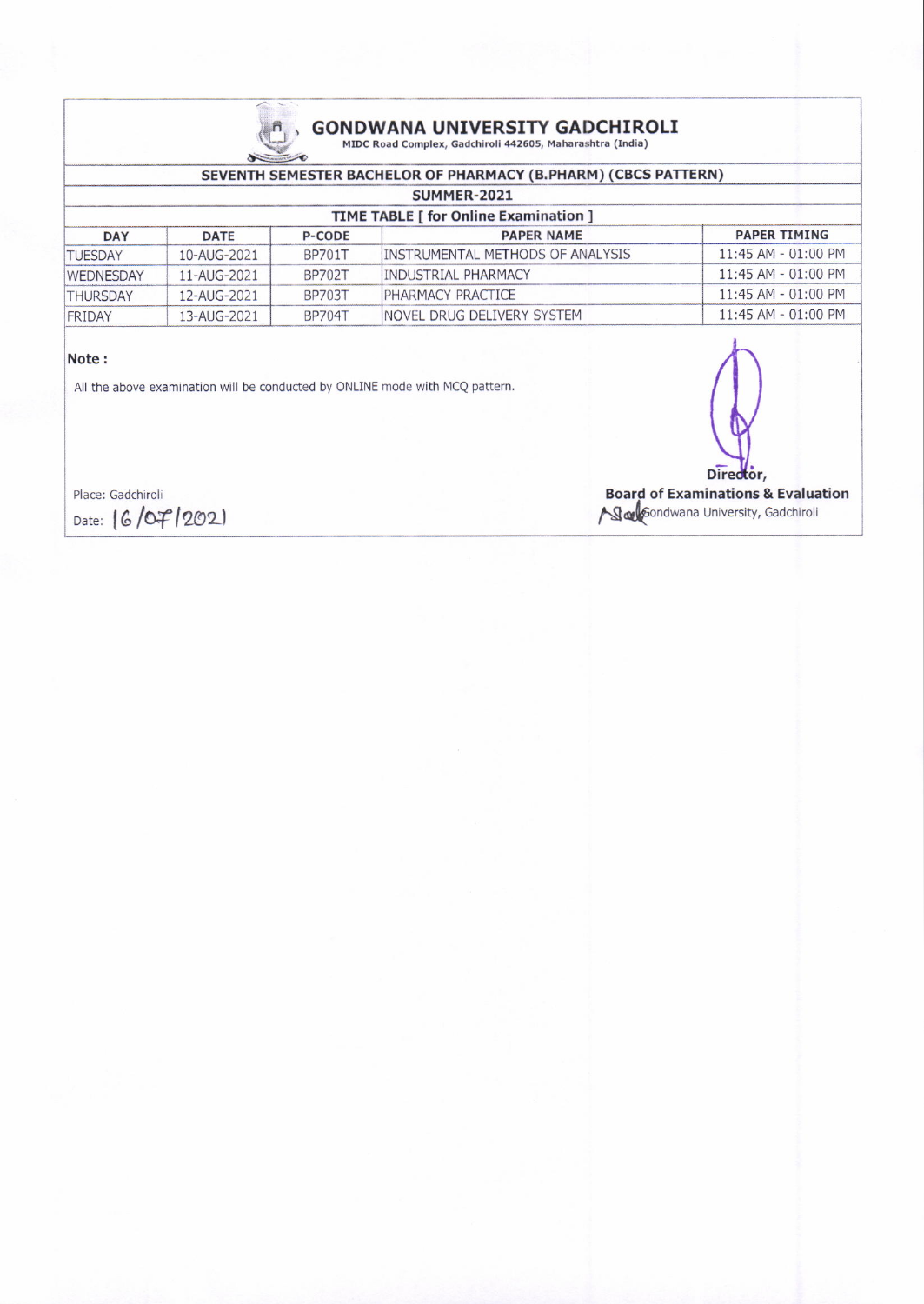

# GONDWANA UNIVERSITY GADCHIROLI<br>MIDC Road Complex, Gadchiroli 442605, Maharashtra (India)

## SEVENTH SEMESTER BACHEIOR OF PHARMACY (B.PHARM) (CGS PATTERN)

| SUMMER-2021                                  |             |               |                                         |                         |  |  |
|----------------------------------------------|-------------|---------------|-----------------------------------------|-------------------------|--|--|
| <b>TIME TABLE [ for Online Examination ]</b> |             |               |                                         |                         |  |  |
| <b>DAY</b>                                   | <b>DATE</b> | <b>P-CODE</b> | <b>PAPER NAME</b>                       | <b>PAPER TIMING</b>     |  |  |
| <b>TUESDAY</b>                               | 10-AUG-2021 | <b>BP701</b>  | <b>IDOSAGES FORM &amp; TECHNOLOGY-I</b> | $11:45$ AM - 01:00 PM   |  |  |
| <b>WEDNESDAY</b>                             | 11-AUG-2021 | BP706         | INDUSTRIAL PHARMACY                     | $11:45$ AM - 01:00 PM   |  |  |
| <b>THURSDAY</b>                              | 12-AUG-2021 | <b>BP703</b>  | PHARMACEUTICAL ANALYSIS-IV              | $11:45$ AM - $01:00$ PM |  |  |
| FRIDAY                                       | 13-AUG-2021 | <b>BP704</b>  | CLINICAL PHARMACOTHERAPEUTICS-I         | $11:45$ AM - 01:00 PM   |  |  |
| <b>SATURDAY</b>                              | 14-AUG-2021 | <b>BP705</b>  | PHARMACOGNOSY-V                         | $11:45$ AM - $01:00$ PM |  |  |
| <b>TUESDAY</b>                               | 17-AUG-2021 | <b>BP702</b>  | MEDICINAL CHEMISTRY-II                  | $11:45$ AM - 01:00 PM   |  |  |

#### Note:

All the above examination will be conducted by ONLINE mode with MCQ pattem.



Place: Gadchiroli Date: 16/07/2021

Boafd of Examinations & Evaluation **/ গুৰ্জ্য G**ondwana University, Gadchirol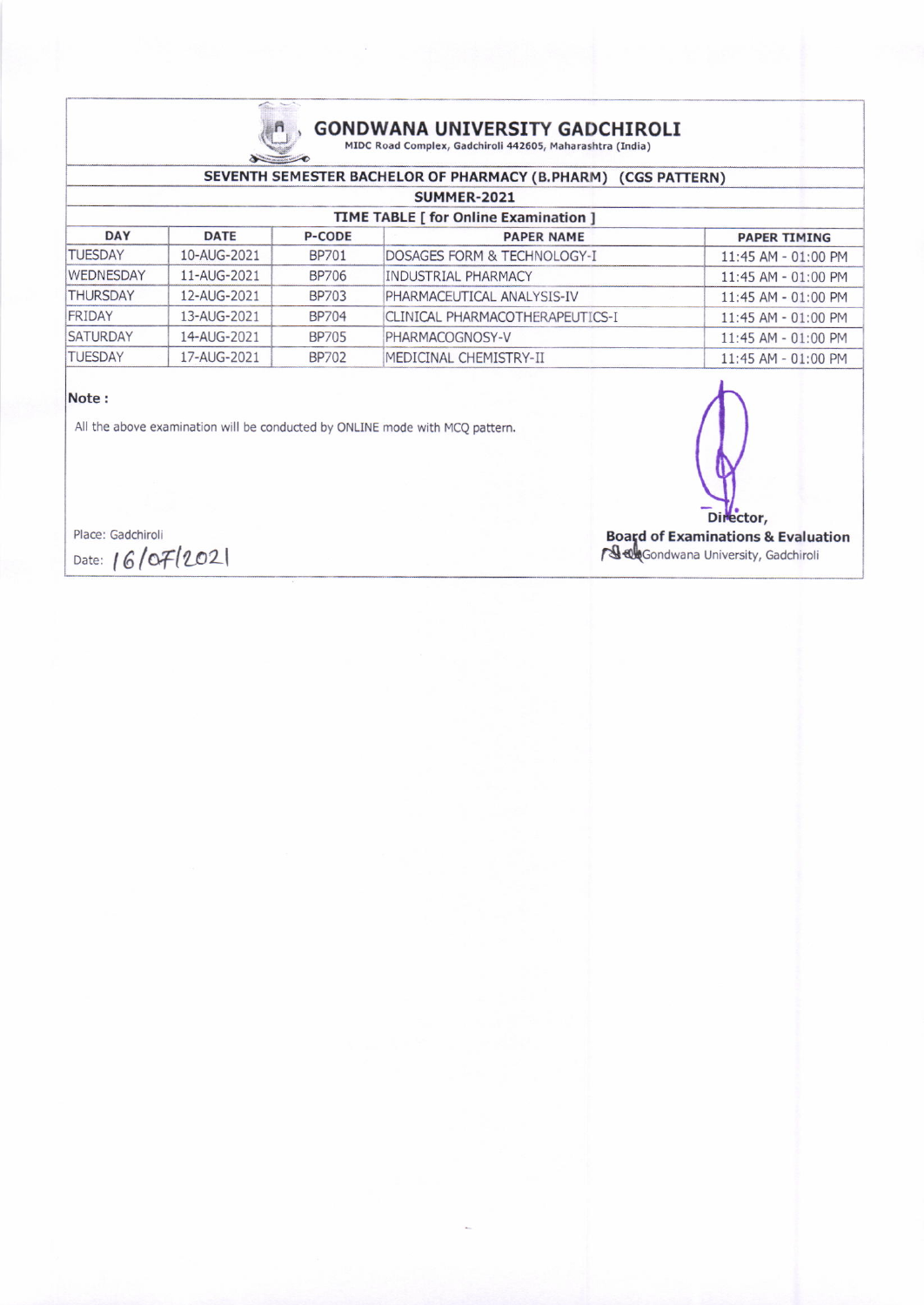

# GONDWANA UNIVERSITY GADCHIROLI<br>MIDC Road Complex, Gadchiroli 442605, Maharashtra (India)

| EIGHTH SEMESTER BACHELOR OF PHARMACY (B.PHARM) (CBCS PATTERN) |             |               |                                                          |                         |  |  |
|---------------------------------------------------------------|-------------|---------------|----------------------------------------------------------|-------------------------|--|--|
| SUMMER-2021<br><b>TIME TABLE [ for Online Examination ]</b>   |             |               |                                                          |                         |  |  |
|                                                               |             |               |                                                          |                         |  |  |
| <b>TUESDAY</b>                                                | 10-AUG-2021 | <b>BP801T</b> | <b>BIOSTATISTICS AND RESEARCH METHODOLOGY</b>            | 10:00 AM - 11:15 AM     |  |  |
| WEDNESDAY                                                     | 11-AUG-2021 | <b>BP802T</b> | SOCIAL AND PREVENTIVE PHARMACY                           | $10:00$ AM - $11:15$ AM |  |  |
| <b>THURSDAY</b>                                               | 12-AUG-2021 | BP809ET       | <b>COSMETIC SCIENCE</b>                                  | $10:00$ AM - $11:15$ AM |  |  |
| <b>FRIDAY</b>                                                 | 13-AUG-2021 | BP803ET       | PHARMA MARKETING MANAGEMENT                              | 10:00 AM - 11:15 AM     |  |  |
| <b>SATURDAY</b>                                               | 14-AUG-2021 | BP811ET       | ADVANCED INSTRUMENTATION TECHNIQUES                      | $10:00$ AM - $11:15$ AM |  |  |
| <b>TUESDAY</b>                                                | 17-AUG-2021 | BP805ET       | PHARMACOVIGILANCE                                        | 10:00 AM - 11:15 AM     |  |  |
| WEDNESDAY                                                     | 18-AUG-2021 | BP804ET       | PHARMACEUTICAL REGULATORY SCIENCE                        | $10:00$ AM - $11:15$ AM |  |  |
| <b>FRIDAY</b>                                                 | 20-AUG-2021 | BP806ET       | QUALITY CONTROL AND STANDARDIZATION OF<br><b>HERBALS</b> | $10:00$ AM - $11:15$ AM |  |  |
| <b>SATURDAY</b>                                               | 21-AUG-2021 | BP810ET       | EXPERIMENTAL PHARMACOLOGY                                | 10:00 AM - 11:15 AM     |  |  |
| <b>MONDAY</b>                                                 | 23-AUG-2021 | BP808ET       | CELL AND MOLECULAR BIOLOGY                               | $10:00$ AM - $11:15$ AM |  |  |
| <b>TUESDAY</b>                                                | 24-AUG-2021 | BP807ET       | COMPUTER AIDED DRUG DESIGN                               | $10:00$ AM - $11:15$ AM |  |  |

#### Note i

All the above examination will be conducted by ONLINE mode with MCQ pattern.

Place: Gadchiroli Date:  $16/07/202$ 

Director, Eoard of Examinations & Evaluation Sale Gondwana University, Gadchiroli